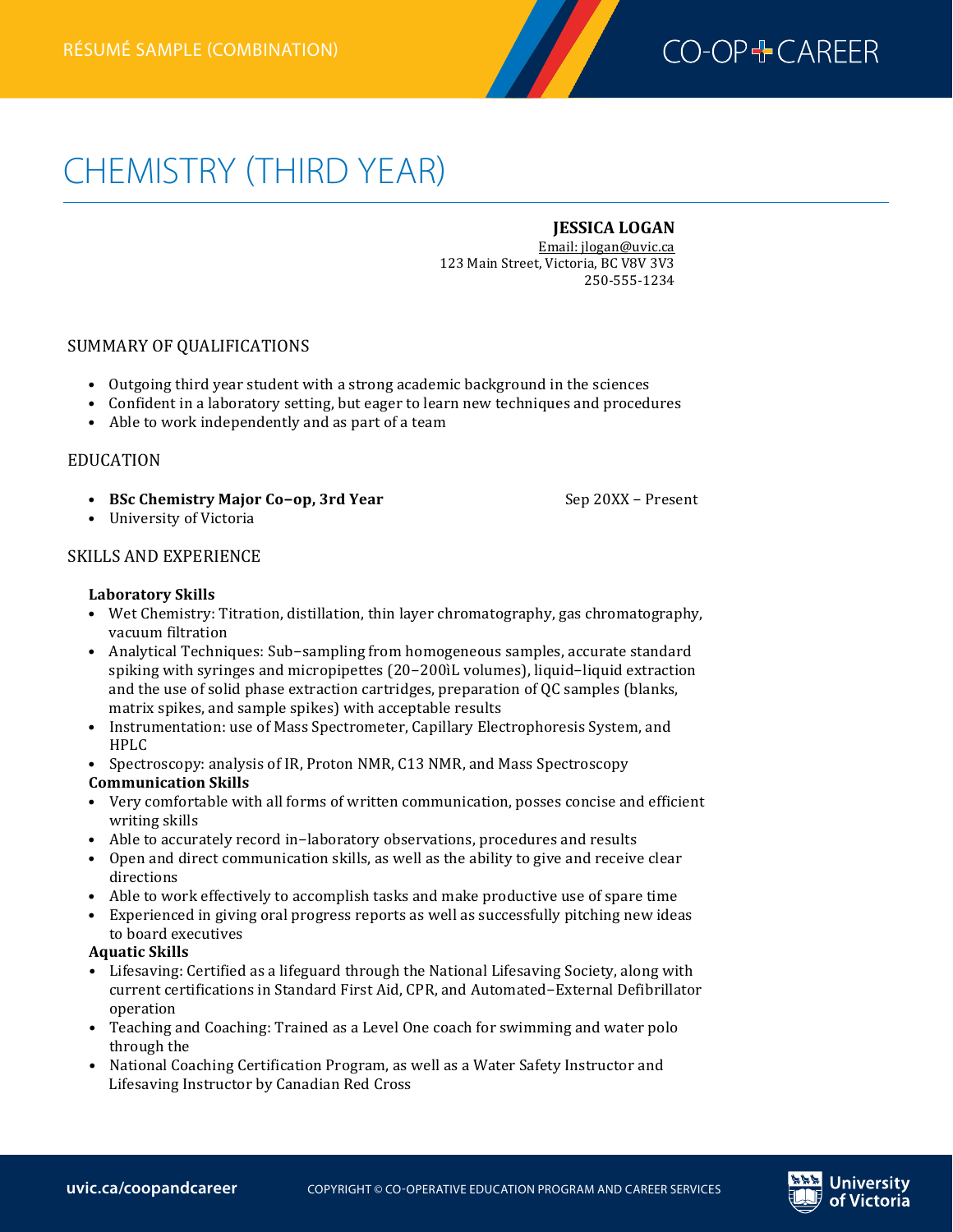# AWARDS

UVic President's Entrance Scholarship 2008 UVic Dean's List 2007 Awarded to the top 10% of the science faculty. Pacific Leaders Scholarship for Children of Public Servants 2007

• Awarded to students in British Columbia showing outstanding communication skills and *academic achievement.*

# WORK EXPERIENCE

## **Lab Analyst** May  $2009 - Aug 2009$

Chemical Analytical Laboratories, Sidney, BC

- Prepared, extracted, and separated environmental and industrial samples for perfluorinated contaminant analysis within defined production schedules, while maintaining a high quality of work
- Accurately followed rigorous established procedures, accompanied by the recording of detailed data providing a legal sample history
- Worked efficiently on assignments to allow for completion of extra lab duties such as restocking lab materials, making up reagents, and learning new techniques and methods
- Reviewed and edited coworker's laboratory paperwork

## **Assistant Swim Coach May 2007 - May 2009**

Saanich Peninsula Swimming Pool - Summer Swim Club

- Assistant Head Coach position for upcoming training season (resulting from a promotion in responsibilities)
- Aid in the training of junior coaches by providing feedback on their strengths and weaknesses as a coach
- Work with a team of coaches to organize practices and social events
- Facilitate and encourage skill improvement and increased fitness in children during swim practices and dry land activities
- Provide feedback to parents regarding their children's accomplishments

# Lifeguard/ Swim Instructor/ Lifesaving Instructor Oct 2006 - Present

Saanich Peninsula Swimming Pool - Lifeguard Program

- Ensured safety of patrons and tactfully dealt with concerns and disputes
- Increased confidence and swimming abilities in nervous children and adults through swim lessons
- Raised interest in aquatic safety within groups of youth through lifesaving skills courses

# **Head Water Polo Coach Nov 2005 - Oct 2007**

Saanich Peninsula Swimming Pool

- Increased awareness and interest in the sport within the Swim Club, and increased enrollment in the program significantly
- Independently organized pool time, practices, and tournaments throughout Vancouver Island